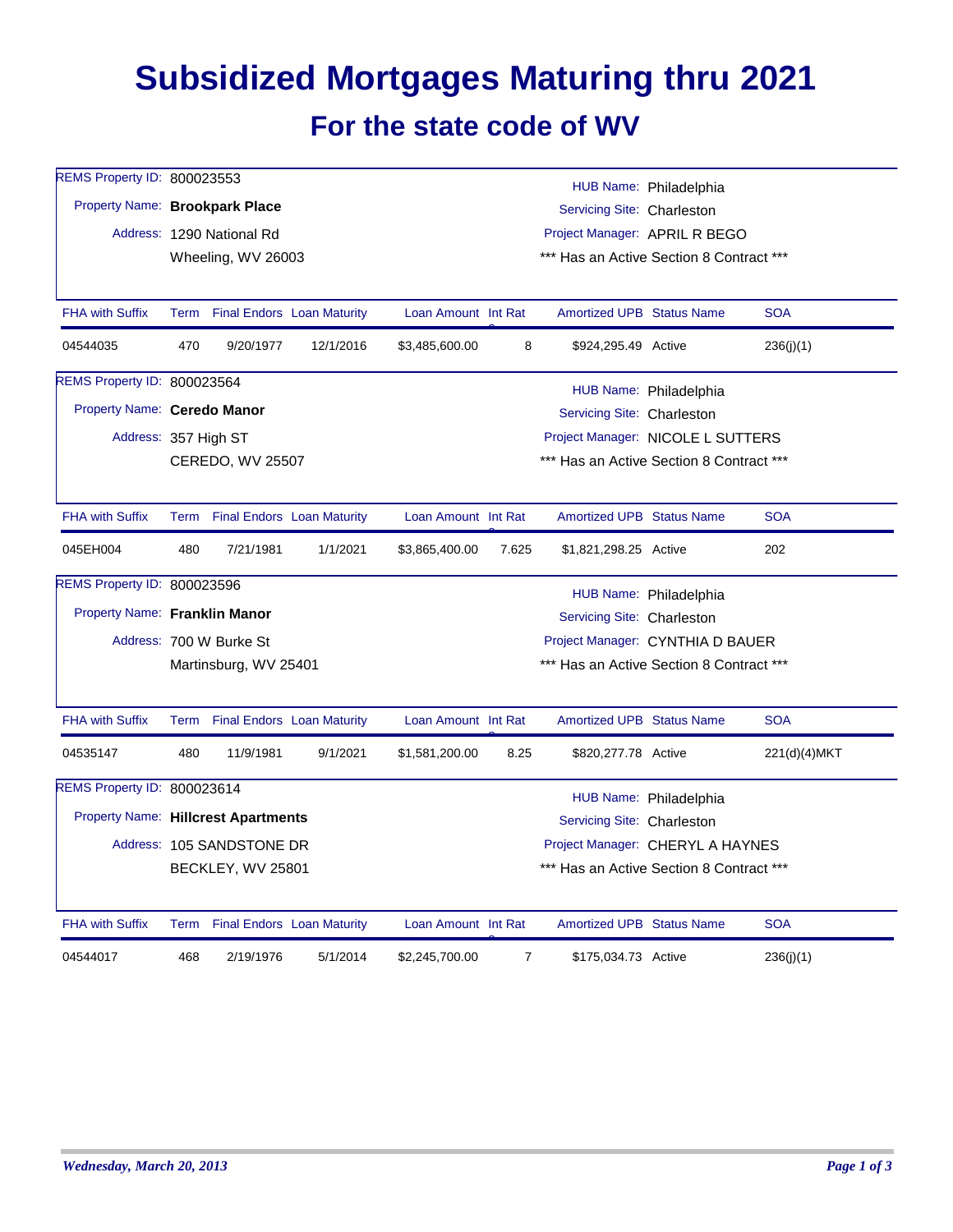| REMS Property ID: 800023655        |                                                                                              |                                                                 |                                   |                                   |        |                                          | HUB Name: Philadelphia                   |                      |  |
|------------------------------------|----------------------------------------------------------------------------------------------|-----------------------------------------------------------------|-----------------------------------|-----------------------------------|--------|------------------------------------------|------------------------------------------|----------------------|--|
|                                    | Property Name: Oakwood Terrace<br>Servicing Site: Charleston                                 |                                                                 |                                   |                                   |        |                                          |                                          |                      |  |
|                                    |                                                                                              | Address: 872 WESTMINSTER WAY                                    |                                   | Project Manager: NICOLE L SUTTERS |        |                                          |                                          |                      |  |
|                                    | *** Has an Active Section 8 Contract ***<br>CHARLESTON, WV 25314                             |                                                                 |                                   |                                   |        |                                          |                                          |                      |  |
|                                    |                                                                                              |                                                                 |                                   |                                   |        |                                          |                                          |                      |  |
| <b>FHA with Suffix</b>             |                                                                                              | Term Final Endors Loan Maturity                                 |                                   | Loan Amount Int Rat               |        | <b>Amortized UPB Status Name</b>         |                                          | <b>SOA</b>           |  |
| 04544004                           | 480                                                                                          | 12/8/1976                                                       | 8/1/2015                          | \$1,638,923.00                    | 7.06   | \$637,629.62 Active                      |                                          | 236(j)(1)            |  |
| <b>REMS Property ID: 800023659</b> |                                                                                              |                                                                 |                                   |                                   |        |                                          | HUB Name: Philadelphia                   |                      |  |
| Property Name: Parkland Place      |                                                                                              |                                                                 |                                   |                                   |        | Servicing Site: Charleston               |                                          |                      |  |
|                                    |                                                                                              | Address: 1250 31ST ST                                           |                                   |                                   |        | Project Manager: CHERYL A HAYNES         |                                          |                      |  |
|                                    |                                                                                              | PARKERSBURG, WV 26104                                           |                                   |                                   |        |                                          | *** Has an Active Section 8 Contract *** |                      |  |
|                                    |                                                                                              |                                                                 |                                   |                                   |        |                                          |                                          |                      |  |
| <b>FHA with Suffix</b>             |                                                                                              | Term Final Endors Loan Maturity                                 |                                   | Loan Amount Int Rat               |        | <b>Amortized UPB Status Name</b>         |                                          | <b>SOA</b>           |  |
| 04535072                           | 480                                                                                          | 8/2/1978                                                        | 11/1/2017                         | \$3,136,600.00                    | 9      | \$1,087,112.64 Active                    |                                          | 221(d)(3)MKT         |  |
| REMS Property ID: 800023666        |                                                                                              |                                                                 |                                   |                                   |        |                                          | HUB Name: Philadelphia                   |                      |  |
| Property Name: Pinewood Village    |                                                                                              |                                                                 |                                   |                                   |        | Servicing Site: Charleston               |                                          |                      |  |
|                                    |                                                                                              | Address: 2503 BEVERLY ST                                        |                                   |                                   |        | Project Manager: NICOLE L SUTTERS        |                                          |                      |  |
|                                    |                                                                                              | PARKERSBURG, WV 26101                                           |                                   |                                   |        | *** Has an Active Section 8 Contract *** |                                          |                      |  |
|                                    |                                                                                              |                                                                 |                                   |                                   |        |                                          |                                          |                      |  |
| <b>FHA with Suffix</b>             |                                                                                              | Term Final Endors Loan Maturity                                 |                                   | Loan Amount Int Rat               |        | <b>Amortized UPB Status Name</b>         |                                          | <b>SOA</b>           |  |
| 04544029                           | 480                                                                                          | 9/12/1975                                                       | 10/1/2015                         | \$2,678,000.00                    | 7.0806 | \$460,622.66 Active                      |                                          | 236(j)(1)            |  |
| REMS Property ID: 800023672        |                                                                                              |                                                                 |                                   |                                   |        |                                          | HUB Name: Philadelphia                   |                      |  |
|                                    | <b>Property Name: Princeton Towers</b>                                                       |                                                                 |                                   |                                   |        | Servicing Site: Charleston               |                                          |                      |  |
|                                    | Address: 901 Stafford Dr                                                                     |                                                                 |                                   |                                   |        | Project Manager: CHERYL A HAYNES         |                                          |                      |  |
|                                    | PRINCETON, WV 24740                                                                          |                                                                 |                                   |                                   |        | *** Has an Active Section 8 Contract *** |                                          |                      |  |
|                                    |                                                                                              |                                                                 |                                   |                                   |        |                                          |                                          |                      |  |
| <b>FHA with Suffix</b>             | Term                                                                                         |                                                                 | <b>Final Endors Loan Maturity</b> | Loan Amount Int Rat               |        | Amortized UPB Status Name                |                                          | <b>SOA</b>           |  |
| 04535086                           | 477                                                                                          | 6/17/1980                                                       | 5/1/2019                          | \$3,260,000.00                    | 7.5    | \$1,255,629.42 Active                    |                                          | 221(d)(4)MKT         |  |
| REMS Property ID: 800023682        |                                                                                              |                                                                 |                                   |                                   |        |                                          |                                          |                      |  |
|                                    | HUB Name: Philadelphia<br>Property Name: Rivermont Homes, Inc.<br>Servicing Site: Charleston |                                                                 |                                   |                                   |        |                                          |                                          |                      |  |
|                                    |                                                                                              | Project Manager: NICOLE L SUTTERS<br>Address: 800 4th Ave Apt B |                                   |                                   |        |                                          |                                          |                      |  |
|                                    |                                                                                              | MONTGOMERY, WV 25136                                            |                                   |                                   |        | *** Has an Active Section 8 Contract *** |                                          |                      |  |
|                                    |                                                                                              |                                                                 |                                   |                                   |        |                                          |                                          |                      |  |
| <b>FHA with Suffix</b>             |                                                                                              | Term Final Endors Loan Maturity                                 |                                   | Loan Amount Int Rat               |        | Amortized UPB Status Name                |                                          | <b>SOA</b>           |  |
| 04535167                           | 156                                                                                          | 4/25/2001                                                       | 5/1/2014                          | \$238,500.00                      | 8.5    | \$31,329.66 Active                       |                                          | 223(a)(7)/221(d)(4)M |  |